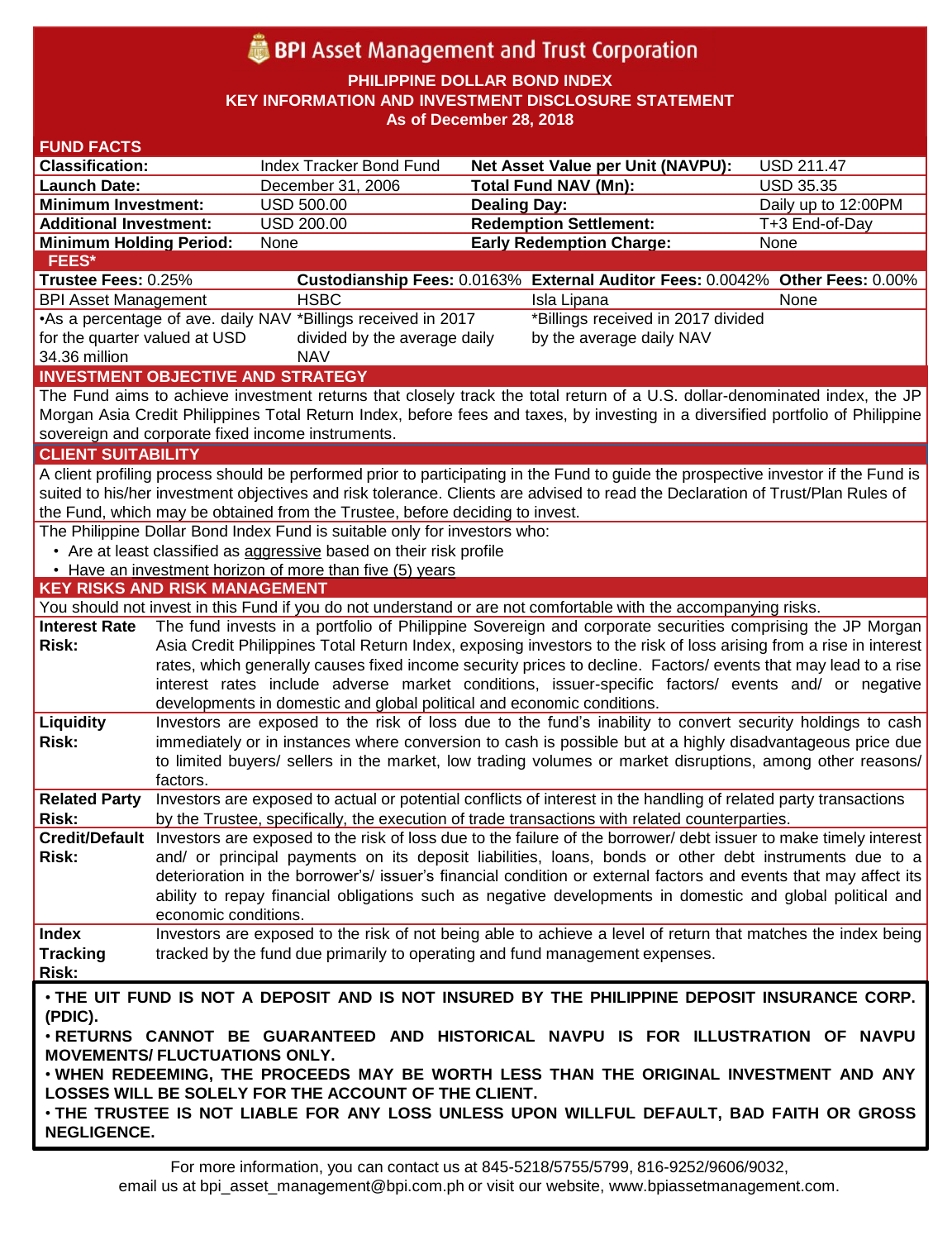## **FUND PERFORMANCE AND STATISTICS AS OF DECEMBER 28, 2018**

**1 mo 3 mo 6 mo 1YR 3YRS S.I.<sup>2</sup>**

**1YR 2YRS 3YRS 4YRS 5YRS S.I.**

**YTD 2017 2016 2015 2014 2013**

(Purely for reference purposes and is not a guarantee of future results)



**Fund 1.54 1.21 3.06 -0.73 8.19 111.47 Benchmark** 1.68 1.31 3.30 -0.61 9.44 121.59

\*Benchmark is the JP Morgan Asia Credit Philippines Total Return

**Fund -0.73 2.51 2.66 2.84 4.38 6.44 Benchmark** -0.61 2.81 3.05 3.28 4.87 6.86

**Fund -0.73 5.85 2.96 3.41 10.75 -5.23 Benchmark** -0.61 6.36 3.53 3.97 11.47 -5.10

| <b>NAVPU over the past 12 months</b>   |           |  |  |  |
|----------------------------------------|-----------|--|--|--|
| Highest                                | 213.95    |  |  |  |
| Lowest                                 | 204.24    |  |  |  |
| <b>STATISTICS</b>                      |           |  |  |  |
| <b>Weighted Ave Duration (Yrs)</b>     | 6.99      |  |  |  |
| Volatility, Past 1 Year (%) 3          | 2.61      |  |  |  |
| Port. Weighted Yield to Maturity (%)   | 4.27      |  |  |  |
| <b>Current Number of Holdings</b>      | 49        |  |  |  |
| Tracking Error (3-Yr) <sup>4</sup> (%) | $0.2^{-}$ |  |  |  |

<sup>1</sup>Returns are net of fees.

<sup>2</sup>Since Inception

<sup>3</sup>Measures the degree to which the Fund fluctuates vis-à-vis its average return over a period of time.

<sup>4</sup>Measure of deviation between the Fund's return and benchmark returns. A lower number means the Fund's return is closely aligned with the benchmark. 5 Includes accrued income, investment securities purchased, accrued expenses, etc.

\*Declaration of Trust is available upon request through branch of account.

**TOP TEN HOLDINGS Name Maturity % of Fund** RoP Bonds 2/2/2030 8.29 RoP Bonds 1/14/2031 6.90 RoP Bonds 3/16/2025 6.68 RoP Bonds 2/2/2042 5.90 RoP Bonds 10/23/2034 5.09 RoP Bonds 2/1/2028 4.55 RoP Bonds 3/1/2041 4.53 RoP Bonds 1/20/2040 3.87 RoP Bonds 1/15/2021 3.78 RoP Bonds 3/30/2026 2.98 **PORTFOLIO COMPOSITION Allocation % of Fund** Government 64.46 Corporates 32.83 Cash 0.32 Time deposits and money market 1.13 Other receivables – net of liabilities<sup>5</sup>  $1.26$ **Maturity Profile** Cash and Less than 1 Year 3.29 Between 1 and 3 Years 13.41 Between 3 and 5 Years 16.76 Between 5 and 7 Years 18.98 Between 7 and 10 Years 7.53 More than 10 Years 40.03

### **RELATED PARTY TRANSACTIONS\***

**CUMULATIVE PERFORMANCE (%) <sup>1</sup>**

Index

**ANNUALIZED PERFORMANCE (%) <sup>1</sup>**

**CALENDAR YEAR PERFORMANCE (%) <sup>1</sup>**

The Fund has investments and trade transactions with BPI Asset Management and Trust Corporation (BPI AMTC):

Ayala Corporation - USD 0.67 million Bank of the Philippine Islands – USD 0.40 million

Investments in the said outlets were approved by the BPI AMTC's Board of Directors. Likewise, all related party transactions are conducted on an arm's length and best execution basis and within established limits.

\* Related party in accordance with BPI AMTC's internal policy.